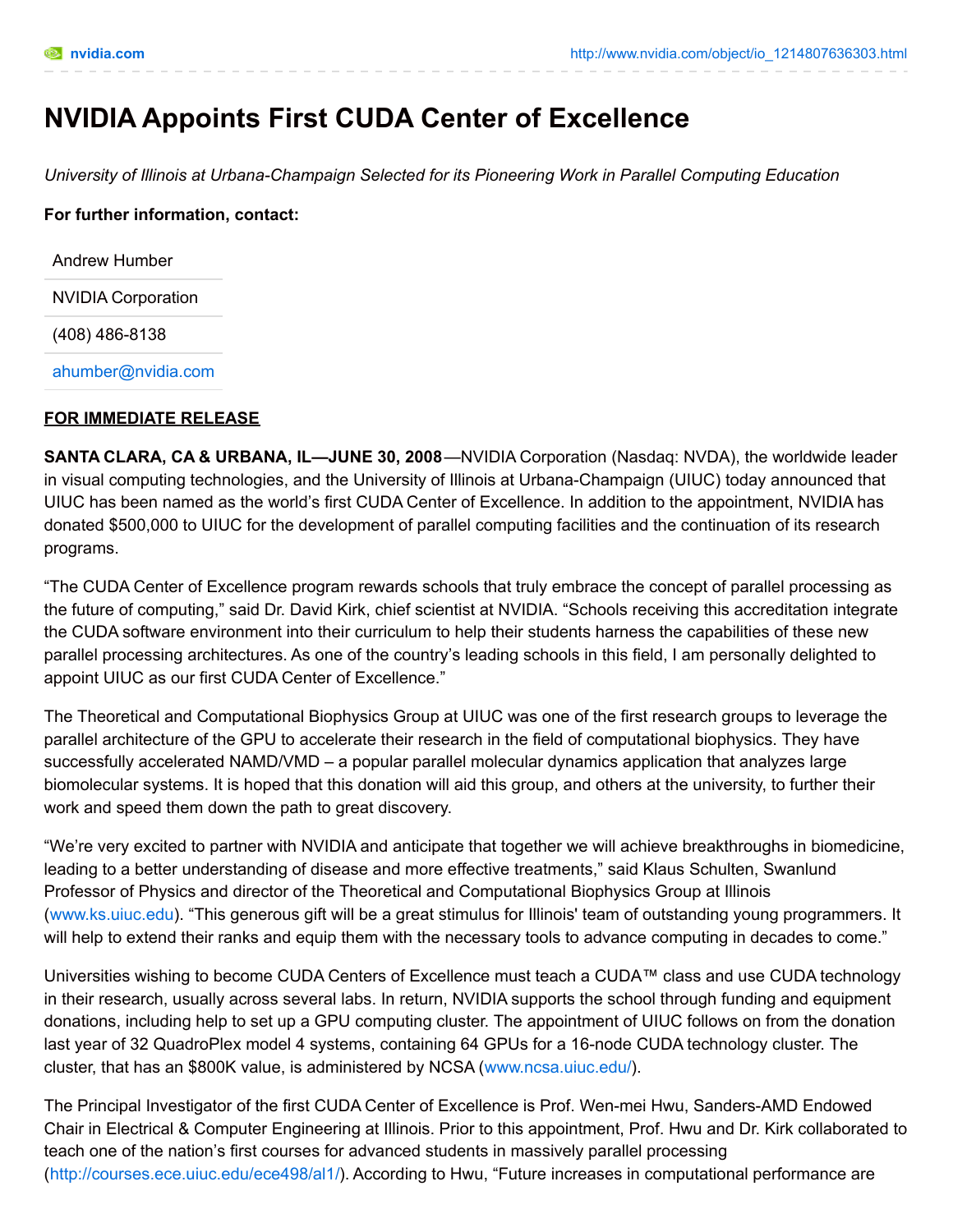directly rooted in massively parallel hardware such as many-core GPUs. The biggest challenge today is in parallelizing code to take advantage of the hardware most successfully. NVIDIA's groundbreaking CUDA solution is a significant step in this direction. We are very proud to host the first CUDA Center of Excellence at Illinois and to be able to partner with an industry leader like NVIDIA as we move forward."

NVIDIA® CUDA technology is an award-winning C-compiler and software development kit (SDK) for developing computing applications on graphics processing units (GPUs). For more information, visit [www.nvidia.com/cuda](http://www.nvidia.com/cuda)

## **About NVIDIA**

NVIDIA (Nasdaq: NVDA) is the world leader in visual computing technologies and the inventor of the GPU, a highperformance processor which generates breathtaking, interactive graphics on workstations, personal computers, game consoles, and mobile devices. NVIDIA serves the entertainment and consumer market with its GeForce® products, the professional design and visualization market with its Quadro® products, and the high-performance computing market with its Tesla™ products. NVIDIA is headquartered in Santa Clara, California, and has offices throughout Asia, Europe, and the Americas. NVIDIA's inaugural NVISION 08 conference will be held August 25-27, 2008 in San Jose, California. For more information, visit [www.nvidia.com](http://www.nvidia.com/) and [www.nvision2008.com](http://www.nvision2008.com/).

## **About the Coordinated Science Laboratory**

The Coordinated Science Laboratory at the University of Illinois is one of the nation's premier, multidisciplinary research laboratories, focusing on information technology at the crossroads of computing, control and communications. Created by NASA nearly 60 years ago, CSL continues to transform society by developing and deploying new technologies in areas such as defense, medicine, environmental sciences, robotics, life-enhancement for the disabled and aeronautics. For more information, visit [www.csl.uiuc.edu](http://www.csl.uiuc.edu/).

Certain statements in this press release including, but not limited to, statements as to: the CUDA Center of Excellence Program; uses, benefits and impact of NVIDIA's donation and CUDA software; and future increases in computational performance are forward-looking statements that are subject to risks and uncertainties that could cause results to be materially different than expectations. Important factors that could cause actual results to differ materially include: our reliance on third parties to manufacture, assemble and test our products; design, manufacturing or software defects; development of faster or more efficient GPU or CPU technology; unexpected loss of performance of our products or technologies when integrated into systems; the impact of technological development and competition; customer adoption of competitors' products as well as other factors detailed from time to time in the reports NVIDIA files with the Securities and Exchange Commission including its Form 10-Q for the period ended April 27, 2008. Copies of reports filed with the SEC are posted on our website and are available from NVIDIA without charge. These forwardlooking statements are not guarantees of future performance and speak only as of the date hereof, and, except as required by law, NVIDIA disclaims any obligation to update these forward-looking statements to reflect future events or circumstances.

## ###

NVIDIA, the NVIDIA logo, GeForce, Quadro, Tesla, and CUDA are trademarks or registered trademarks of NVIDIA Corporation in the U.S. and other countries. Other company and product names may be trademarks of the respective companies with which they are associated.

## ###

Copyright© 2013 NVIDIA Corporation. All rights reserved. All company and/or product names may be trade names, trademarks, and/or registered trademarks of the respective owners with which they are associated. Features, pricing, availability, and specifications are subject to change without notice.

Note to editors: If you are interested in viewing additional information on NVIDIA, please visit the NVIDIA Press Room